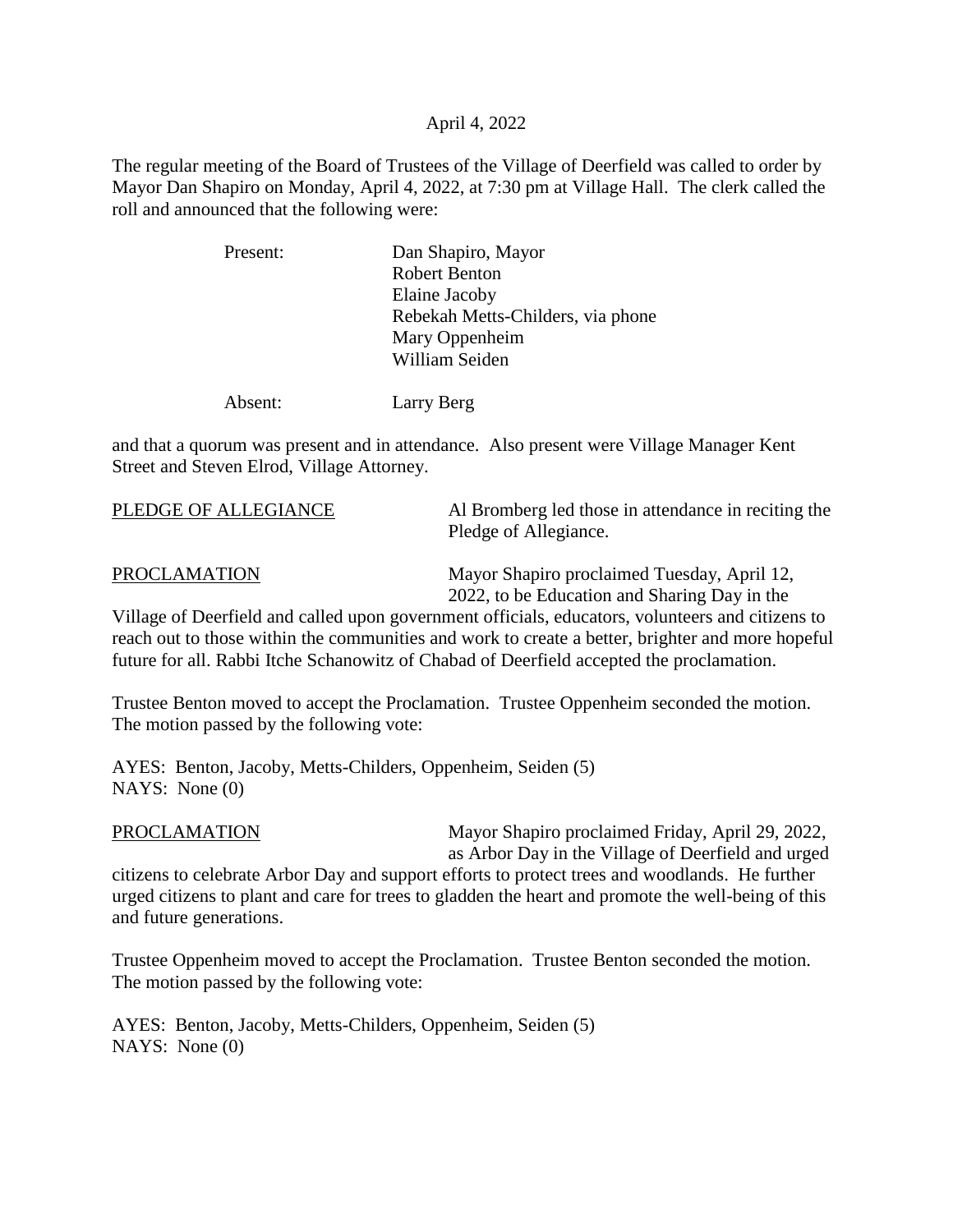Board of Trustees meeting April 4, 2022 Page 2 of 12

PROCLAMATION Mayor Shapiro proclaimed the week of April 10-16, 2022, as the National Telecommunicators Week in

Deerfield in honor of the men and women whose diligence and professionalism keep our Village and its citizens safe.

Trustee Oppenheim moved to accept the Proclamation. Trustee Benton seconded the motion. The motion passed by the following vote:

AYES: Benton, Jacoby, Metts-Childers, Oppenheim, Seiden (5) NAYS: None (0)

APPOINTMENT Mayor Shapiro appointed Al Bromberg to Chairman of the Plan Commission.

Trustee Seiden moved to consent to the appointment and waive the 14-day waiting requirement. Trustee Oppenheim seconded the motion. The motion passed by the following vote:

AYES: Benton, Jacoby, Metts-Childers, Oppenheim, Seiden (5) NAYS: None (0)

DOCUMENT APPROVAL Trustee Oppenheim moved to approve the minutes from the March 21, 2022, Board of Trustees

meeting. Trustee Seiden made some corrections to the minutes. Trustee Oppenheim moved to approve the minutes as corrected. Trustee Benton seconded the motion. The motion passed by the following vote:

AYES: Benton, Jacoby, Metts-Childers, Oppenheim, Seiden (5) NAYS: None (0)

TREASURER'S REPORT Finance Director Eric Burk presented highlights from the February 2022 Treasurer's Report,

representing 16 percent of the fiscal year. Sales tax increased from last month as last month's receipts were mistakenly reduced by approximately \$100,000. The amount will be corrected with the March receipts. Hotel tax reflects payments from all hotels and back payment from one hotel. Food and beverage tax is in line with the prior year. Income tax exceeds the prior year to date amount and projection. Building permit revenue includes several commercial interior buildouts. Notable expenditures in February include snow and ice control and purchase of water meter heads. Overall operating expenditures are below projection as expected due to timing of seasonal/once-a-year expenditures such as liability insurance, memberships and special events

## BILLS AND PAYROLL Trustee Oppenheim moved to approve the bills and payroll dated April 4, 2022. Trustee Benton seconded the motion. The motion passed by the following vote:

AYES: Benton, Jacoby, Metts-Childers, Oppenheim, Seiden (5)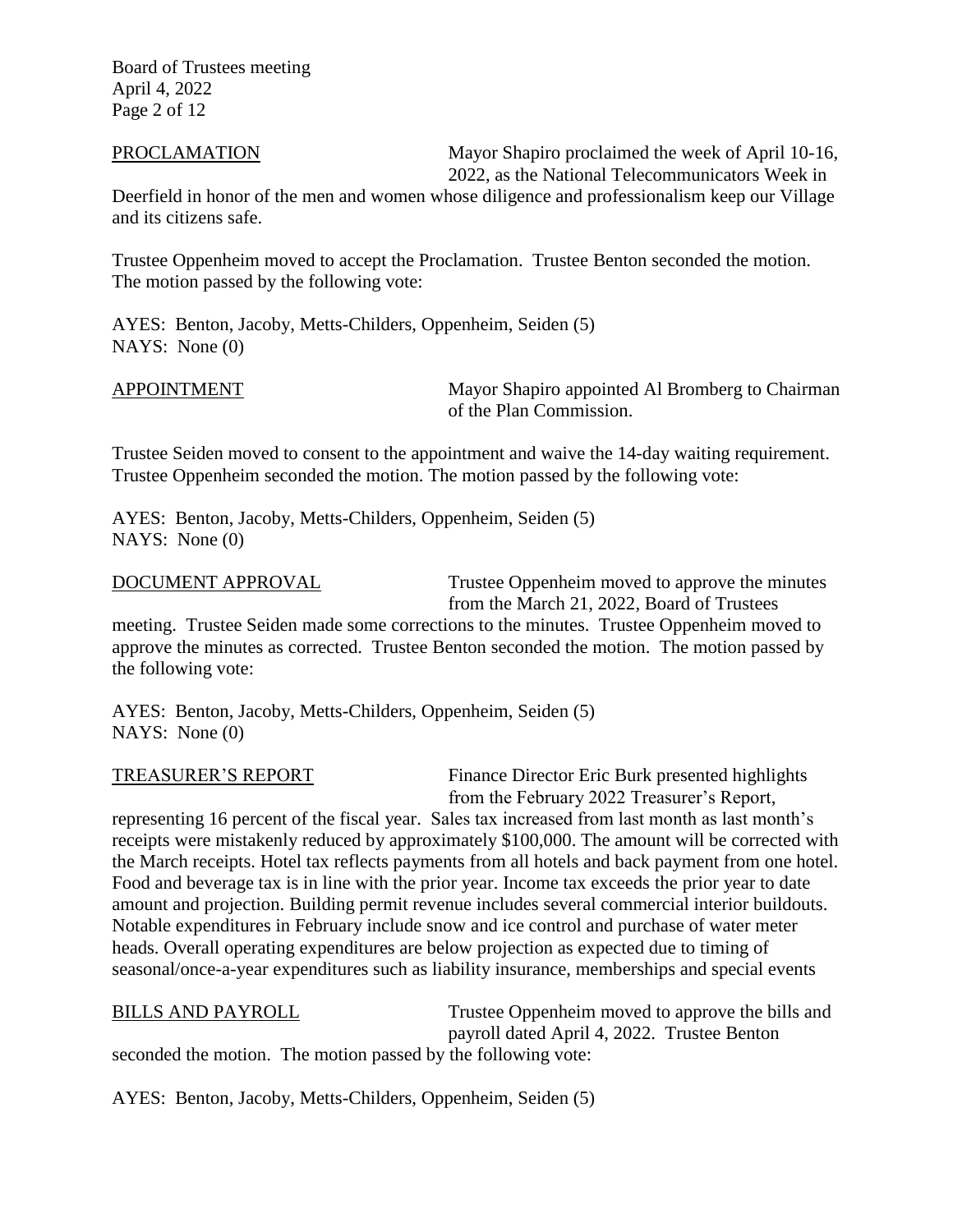Board of Trustees meeting April 4, 2022 Page 3 of 12

NAYS: None (0)

## PUBLIC COMMENT

There were no public comments in person or received via email prior to the meeting.

## REPORTS

PICKLEBALL COURTS IN SHEPARD voted 5-0 in favor of the request. PARK AT 440 GROVE PLACE

CONSIDERATION AND ACTION ON The Plan Commission held a Public Hearing on THE PLAN COMMISSION March 10, 2022, to consider the request from the RECOMMENDATION ON THE Deerfield Park District for an amendment to a REQUEST FOR AN AMENDMENT TO Special Use to add six pickleball courts in Shepard A SPECIAL USE TO ADD SIX Park at 440 Grove Place. The Plan Commission

Deerfield Park District Executive Director Jeff

Nehila believes Shepard Park is a good location for pickleball courts. They initially budgeted for four courts but hope to build six courts. They have an agreement with District 109 and hope to begin construction in late June. They propose flipping the ball fields to fit the pickleball courts as well as add 8-foot arbor vitae screening to the north and a paved path from the parking lot to the ball fields. Mr. Nehila noted they will increase the number of parking spaces by 10 on Hackberry. He noted the park district has existing public restrooms on Hackberry Circle that will be available until 10:00 p.m. Mr. Nehila noted the location was selected because it is at least 500 feet from the existing homes. There is a lot of support for pickleball in Deerfield. Mayor Shapiro confirmed there will be no lights on the pickleball courts. Trustee Oppenheim noted if lights were added, they would face the wastewater treatment facility. Mr. Nehila affirmed they are trying to be ultra-sensitive to the neighbors.

Dr. Tom Thunder discussed the sound study. They measured pickleball noise at 55 decibels at 70 feet, which is a little less than normal conversation. They used the acoustic laws to determine if it will have an impact on neighbors. Dr. Thunder noted ambient noise is about 45 decibels. At 500 feet, the level of pickleball will be less than ambient noise and will not impact nearby neighbors.

Jolan Silcroft asked if there would be any shade for the pickleball courts. Mr. Nehila responded they have an initiative within seven years to add shades throughout the parks.

Dan Brinkman with Gewalt Hamilton discussed the traffic study. They do not have actual traffic studies due to the lack of activity during the winter, but have published information. The amount of traffic generated by the new courts will be 15-20 round trips throughout a day. The impact will have a minimal effect on traffic. Mr. Brinkman discussed the parking. The addition of the 10 parking spaces on Hackberry more than accommodates the additional demand as well as meets the Village Code.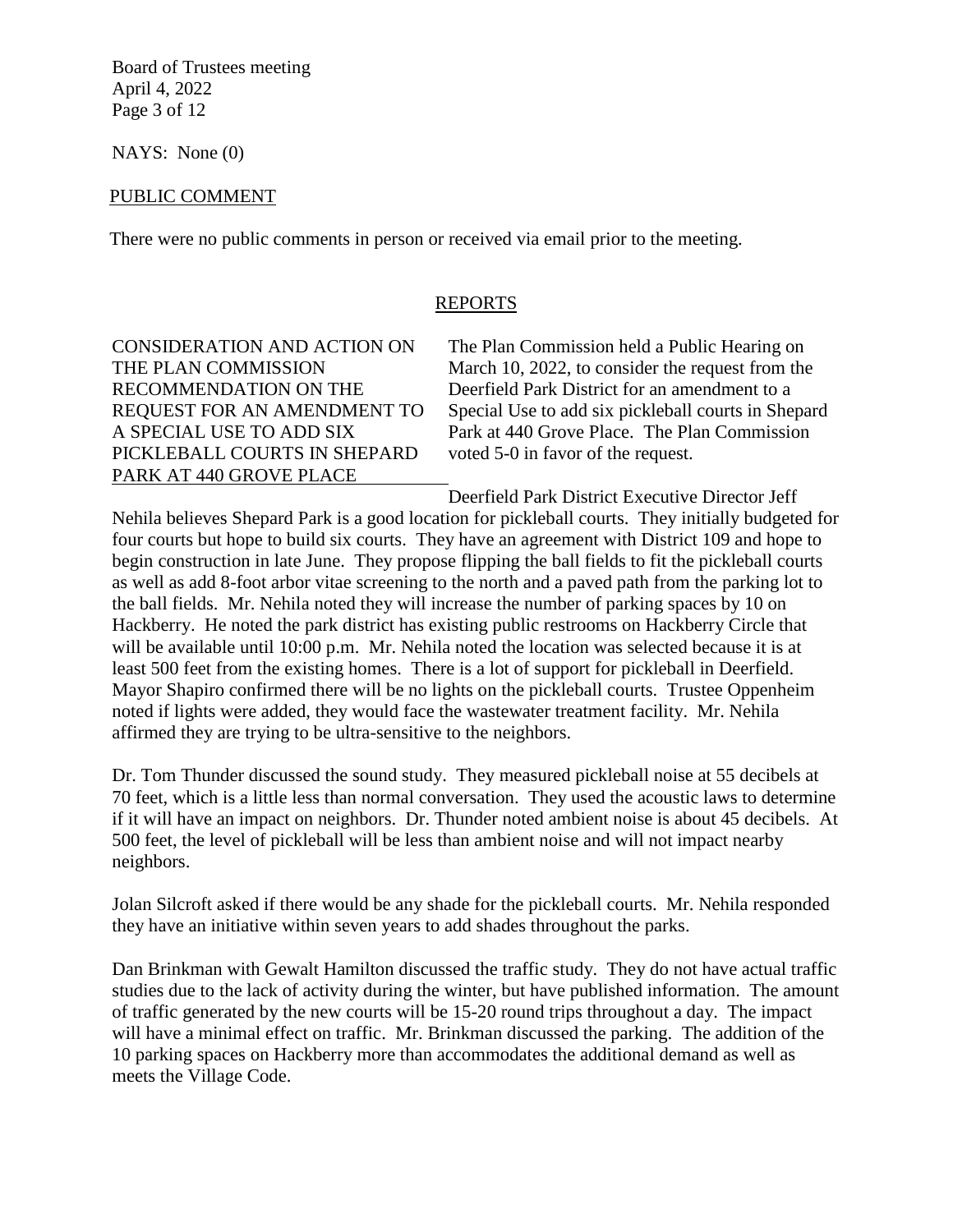Board of Trustees meeting April 4, 2022 Page 4 of 12

Carl Rosenthal is not happy he currently cannot play pickleball in his community and has to go to other communities to play. This will give people in the community the ability to use the parks.

Trustee Seiden is pleased the community has come a long way. Trustee Oppenheim noted the park district identified the perfect spot for pickleball while enhancing the park.

Trustee Oppenheim moved to accept the report and recommendation of the Plan Commission on the amendment to a Special Use to add up to six pickleball courts in Shepard Park and direct the Village Attorney to prepare the Ordinance. Trustee Benton seconded the motion. The motion passed by the following vote:

AYES: Benton, Jacoby, Metts-Childers, Oppenheim, Seiden (5) NAYS: None (0)

| CONSIDERATION AND ACTION ON                                      | The Plan Commission held a Public Hearing on       |
|------------------------------------------------------------------|----------------------------------------------------|
| THE PLAN COMMISSION                                              | March 10, 2022, to consider the request from Kirby |
| RECOMMENDATION ON REQUEST                                        | Limited Partnership for an amendment to a          |
| FOR AN AMENDMENT TO A                                            | Commercial Planned Unit Development to             |
| COMMERCIAL PLANNED UNIT                                          | redevelop the 728 Waukegan Road space at the       |
| DEVELOPMENT TO REDEVELOP THE                                     | Shops at Deerfield Square. The Plan Commission     |
| 728 WAUKEGAN ROAD (BARNES AND voted 5-0 in favor of the request. |                                                    |
| NOBLE) SPACE AT THE SHOPS AT                                     |                                                    |
| DEERFIELD SQUARE                                                 | The Appearance Review Commission considered        |

the project at their January 22, 2022, workshop meeting and approved the project at their March 28, 2022, meeting. Chris Siavelis from CRM Properties reported the 27,000 square foot bookstore is no longer viable. The proposed project will revamp the existing Barnes and Noble to a mixed-use retail and office building and add more outdoor space for dining and gathering. The second-floor office can be used by one user or multiple users. The entrance to the office will be on the first floor for use by multiple tenants. They propose a new façade with brick, metal panels and stone accents.

Architect Jesper Dalskov discussed the proposed façade updates, which will be lower than the existing façade. The rear elevation will have minimal updates including additional windows and color changes to match the front elevation.

Mr. Siavelis cited the Village's parking requirement for office is less than retail. The current art sculptures to the east will be relocated to the new apartment building and they will add new public art in the center.

Trustee Oppenheim encouraged the petitioner to change some of the plantings to native plants along the knee wall. Trustee Oppenheim suggested replacing the Feather Reed Grass with Little Bluestem, Big Blue Lilyturf with Prairie Dropseed, and the Nepeta with Creeping Phlox, Cranesbill, or Milkweed. Mr. Siavelis will work with the landscape architect. Trustee Seiden asked why the accessible parking would not be made angled parking. Mr. Siavelis answered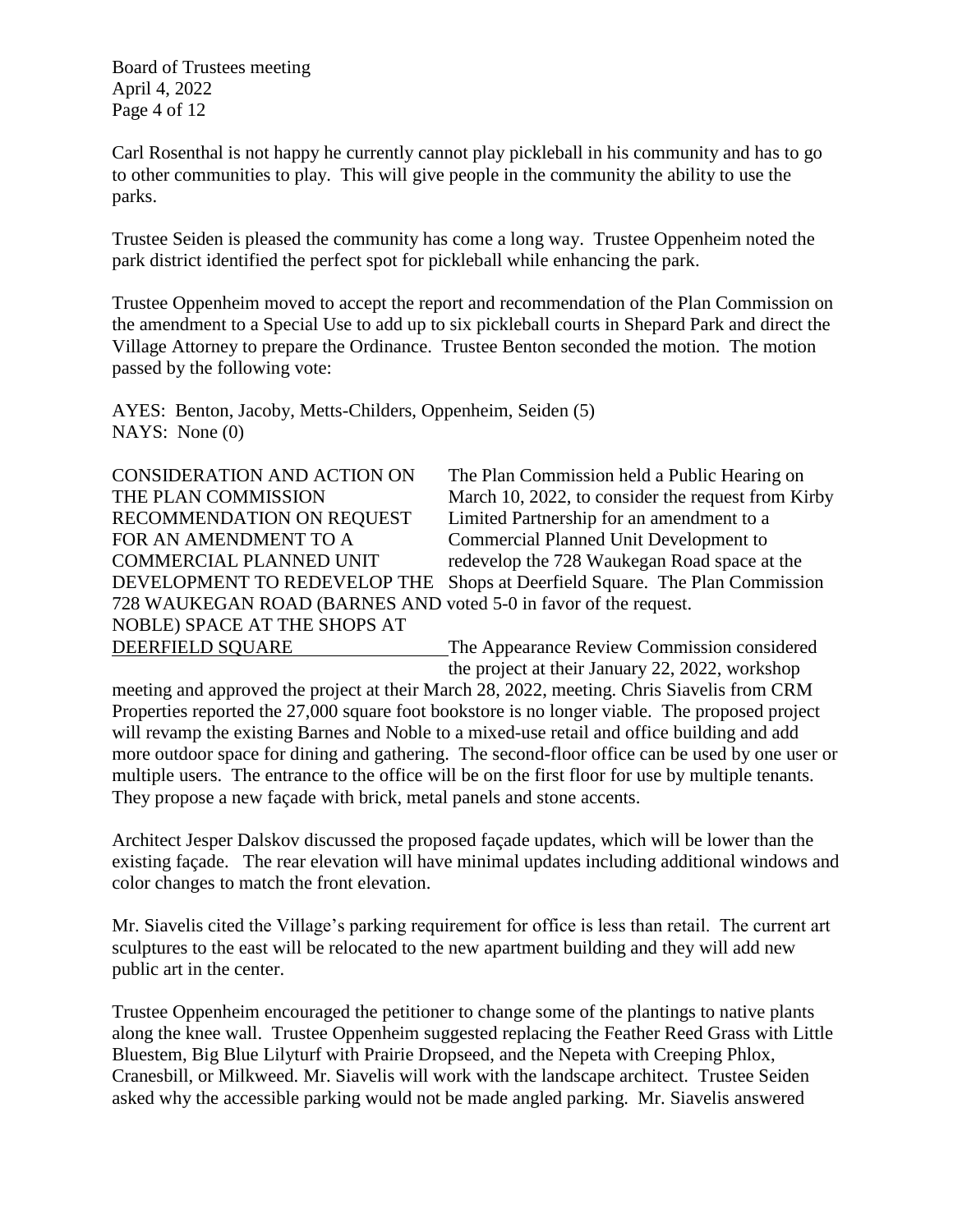Board of Trustees meeting April 4, 2022 Page 5 of 12

they want to make the sidewalk as deep as possible because restaurants need outdoor space. They need the flexibility to accommodate food uses with ample outdoor seating. Mr. Siavelis detailed all the spaces are at 90 degrees and mixing 90 degree spaces with angled spaces does not work. Mayor Shapiro encouraged the petitioner to do something with public art in the center. Trustee Benton received a comment from a resident that is unhappy Barnes and Noble is leaving, but understands people are using the library and Amazon more.

Trustee Benton moved to accept the report and recommendation of the Plan Commission on the request for an amendment to the PUD to redevelop the former Barnes and Noble space and direct the Village Attorney to prepare an Ordinance. Trustee Oppenheim seconded the motion. The motion passed by the following vote:

AYES: Benton, Jacoby, Metts-Childers, Oppenheim, Seiden (5) NAYS: None (0)

AMENDMENTS TO THE SIGN request. CRITERIA PROCESS; APPROVED CONFERENCE MEETINGS FOR LAND processes and clean up Code language. OWNED OR USED BY PUBLIC BODIES PLANNED RESIDENTIAL clarify ambiguities and ensure the Code is DEVELOPMENTS; AND DUTIES AND consistent to how the Village operates. PROCEDURES OF THE APPEARANCE

CONSIDERATION AND ACTION ON The Plan Commission held five Public Hearings to THE PLAN COMMISSION consider amendments to the Deerfield Zoning RECOMMENDATION ON THE Ordinance with the intent of clarifying ambiguities, REQUEST FOR TEXT AMENDMENTS codifying current Village practices and creating TO THE DEERFIELD ZONING process efficiencies. At the March 10, 2022, Plan ORDINANCE REGARDING Commission meeting, they voted 5-0 in favor of the

PLANNED UNIT DEVELOPMENTS Assistant Village Manager Andrew Lichterman AND PLANNED RESIDENTIAL reported staff has been working with the Village DEVELOPMENTS; PREFILING Attorney's office to update and streamline Village

OR PUT TO PUBLIC USE; ACCESSORY Village Attorney Ben Schuster discussed the USES AND STRUCTURES LOCATED IN proposed changes in five separate Ordinances to

REVIEW COMMISSION An Ordinance to establish a sign criteria process: The existing Code does not approve the sign

criteria, so we want to clarify the process for applicants. The proposed sign criteria amendment creates a sign approval process that will apply to multi-tenant commercial developments, office buildings, associations of merchants doing business within a specific area and properties with frontage along two or more streets for which more than one sign would require an application. The purpose of the amendment is to provide flexibility for owners to alter or replace signs without requiring ARC review, providing the sign complies with the approved sign criteria. The sign criteria will be approved by the ARC. The standards for approving the criteria include:

- The criteria must be unified and consistent throughout the building or area
- Same or higher quality than otherwise required
- Compliant with the Appearance Code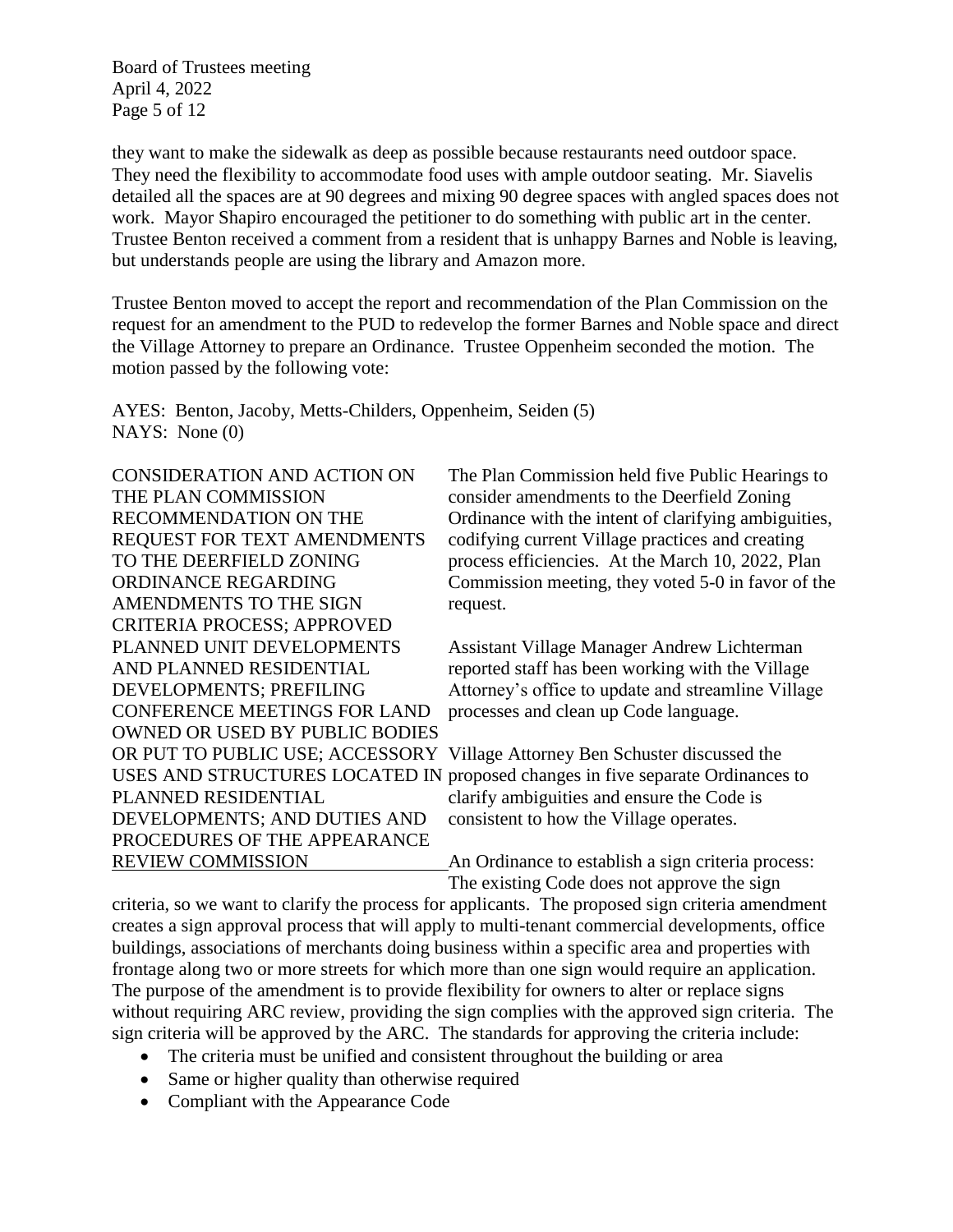Board of Trustees meeting April 4, 2022 Page 6 of 12

Trustee Oppenheim asked if there is an appeals process. Mr. Schuster explained the way it has been drafted is the petitioner would go through the normal sign process. An appeal process could be added. Mr. Lichterman explained if the sign meets the criteria, it can be approved by staff. If it does not meet the criteria, it would follow the current ARC process including a possible appeal to the Board. Mr. Schuster explained if the sign criteria is not approved, there is currently not an appeal process. Mr. Elrod explained an appeal of the criteria would dilute the effectiveness of the ARC and the criteria. The purpose of having the criteria is to state this is what we want in Deerfield.

Ordinance to amend the PUD amendment process: Mr. Schuster noted that under the current Code for a PUD amendment, an applicant must appear before the Plan Commission and the Village Board for a non-substantial change. He questioned what constitutes a substantial change. In addition, if the change is substantial, what standards are to be applied to determine whether the change should be granted. He suggested removing that section from the Zoning Ordinance and creating a new section (12.11) that clarifies the application fees for amendments to PUDs and PRDs. In the proposed amendment, a minor amendment would require an application to the Principal Planner and approval if it is consistent with the intent and purpose of the PUD. Major amendments would require an application to the Principal Planner as well as a Public Hearing before the Plan Commission and approval by the Village Board.

A minor amendment would be anything that is not a major amendment with the exception of the addition or replacement of a Building-Mounted Wind Energy System, Solar Energy System, or Geothermal Energy System shall be deemed a "minor amendment" that may be approved by the Village Principal Planner.

A major amendment includes a change in the approved land uses, a change in the boundary of a PUD, increases in the size of a building, increase in the number of dwelling units of 5% or 3 units, increase of 1% of the floor area ratio, reduction in the parking, increase in the size of building pads, substantial increase of traffic volume, reduction of open space, significant modifications to the provision of public utilities, additional signage of more than 10% and items that require additional Zoning relief.

Mr. Street commented providing clear direction on what is a major amendment versus a minor amendment will be crucial. Mr. Elrod specified these have been pulled from best practices that work in other towns.

Ordinance regarding pre-application requirements for public land: The proposed amendment amends PUD and PRD procedures by requiring property to be owned or used by a public body to have a pre-application process with the Plan Commission and encourages everyone else to have a pre-application conference with the Plan Commission. It also amends the Special Use procedures by requiring property to be owned or used by a public body to have a pre-application process with the Plan Commission.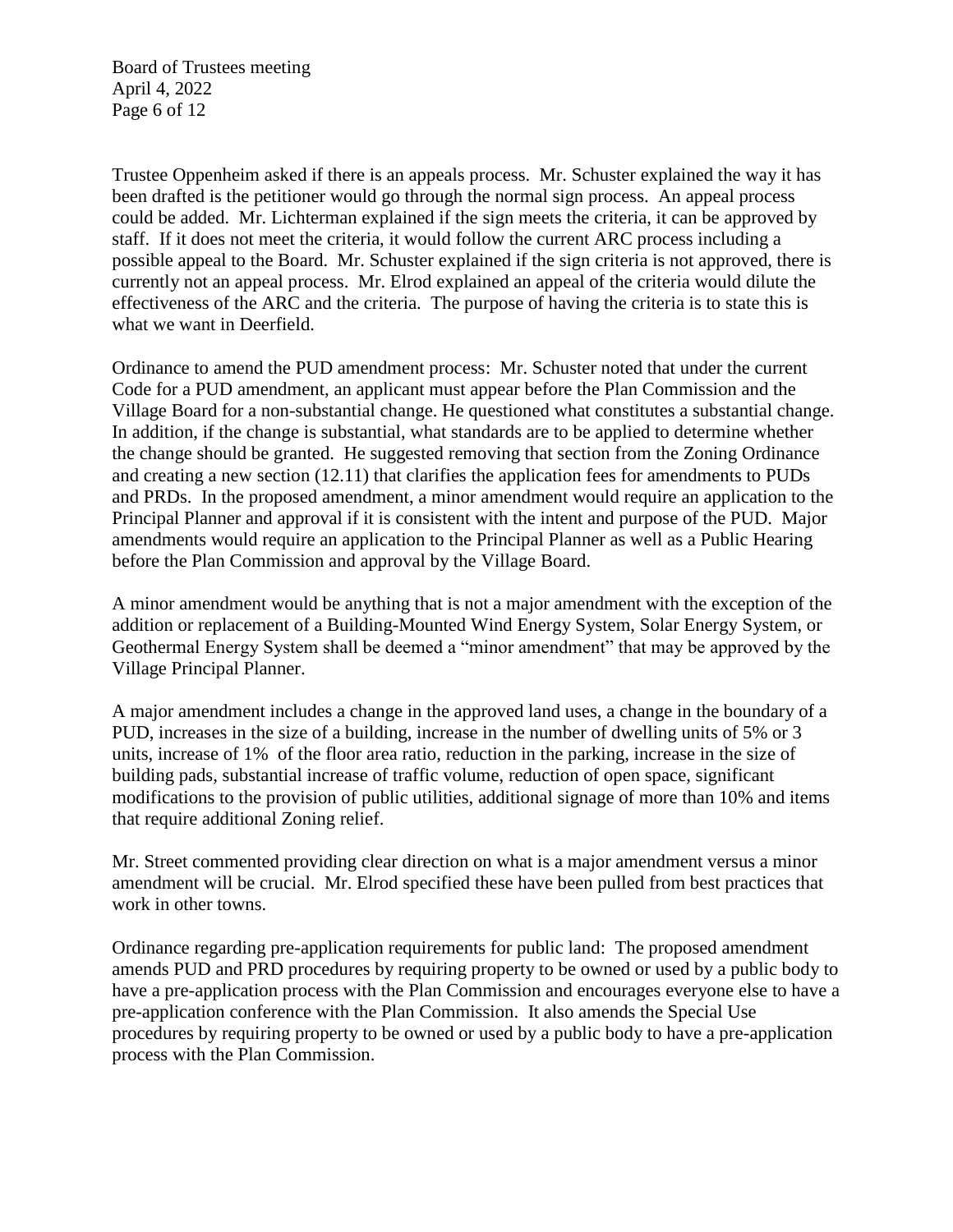Board of Trustees meeting April 4, 2022 Page 7 of 12

Mr. Street believes it is a great idea to get everyone to understand what is happening, but could get pushback based on the cost of having consultants at the meeting.

 Ordinance amending setbacks for accessory structures in PRDs: This would amend Section 12.03-G to correct a scrivener's error in setbacks for detached accessor uses and structures by changing the existing 10-foot setback to a 5-foot setback and reduce the need for variations. Mr. Street noted this would be proportionate to other areas within the Village.

 Ordinance amending the duties of the Appearance Review Commission: These are changes that treated in the same manner as other sign modifications and variations. Trustee Oppenheim noted will be in the Village Code and Zoning Ordinance. The current code provisions are not consistent with Village practices. The current code provides for 5 members of the ARC while the ARC currently has 7 members. The current code provides for Public Hearings which are not held by the ARC. This would be changed to public meetings. The current Code provides the ARC makes recommendations to the Village Board. The proposed amendment provides the ARC the authority to approve applications which is consistent with current practices and creates an appeal process for ARC decisions where the Village Board hears appeals. The Ordinance would amend the jurisdiction of the ARC to review window signs in the entire Village Center district rather than the C-2 outlying commercial district. It would also remove an old modification procedure that applies to window signs. Window sign modification will now be these changes make the current practices concrete.

Mayor Shapiro welcomes the proposed changes to the Code. Mr. Elrod explained the Ordinances can be ready for the next Consent Agenda.

Trustee Oppenheim moved to accept the recommendation of staff on the proposed changes to the Article 12 "Special Purpose Boards and Commissions" of the Municipal Code of the Village of Deerfield. Trustee Benton seconded the motion. The motion passed by the following vote:

AYES: Benton, Jacoby, Metts-Childers, Oppenheim, Seiden (5) NAYS: None (0)

Trustee Seiden asked if there are other major amendments. Mr. Elrod replied the major amendment list is exhaustive. Anything that is not a major amendment will be considered a minor amendment.

CODE OF THE VILLAGE OF and this is a natural evolution. DEERFIELD, ILLINOIS 1975, AS

CONSIDERATION AND ACTION ON Mr. Lichterman reported the Village Center THE REPORT AND Commission was established as a 7 member RECOMMENDATION OF STAFF special purpose board in 2014. Mayor Shapiro AMENDING ARTICLE 12, "SPECIAL and staff recommend the VCC be dissolved as PURPOSE BOARDS AND they have not met for a year. A lot of their work COMMISSIONS" OF THE MUNICIPAL is now done by staff. They did a lot of great work

AMENDED The Sustainability Commission currently has 9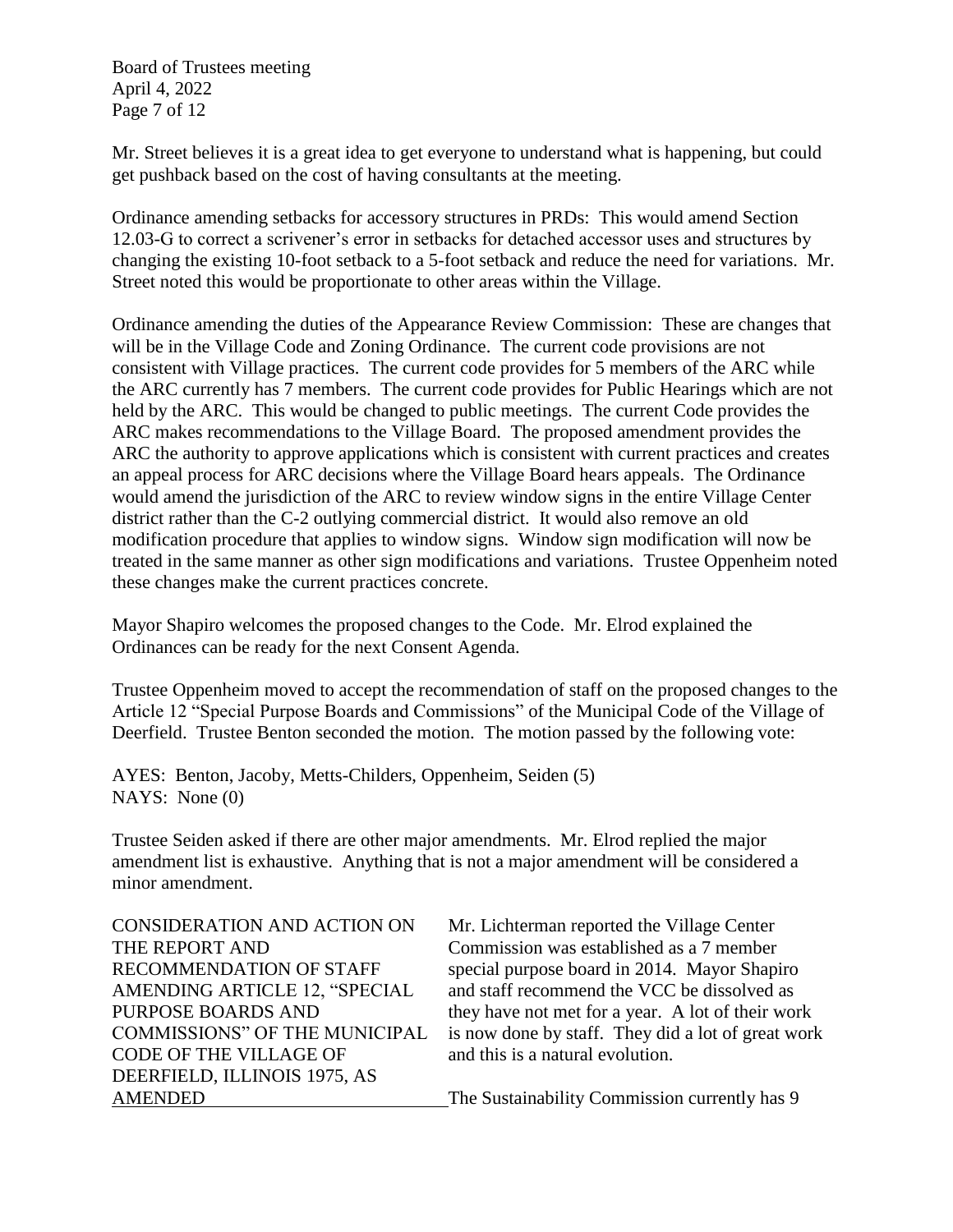Board of Trustees meeting April 4, 2022 Page 8 of 12

members. The Municipal Code shows 12 members. This amendment would match the current practice. The Family Days Commission has 6 members and the Code says it is a 9-member body; however, they have had issues reaching a quorum. Staff recommends amending the municipal code to make the Family Days Commission a 7-member body. Both the Sustainability Commission and the Family Days Commission have vacancies, so this will not impact anyone sitting on these commissions.

Trustee Oppenheim recognized the work of the VCC and thanked the members and Chairperson Jannes Zobus for their efforts.

Trustee Oppenheim moved to amend Article 12, "Special Purpose Boards and Commissions" of the Municipal Code of the Village of Deerfield and direct the Village Attorney to prepare the Ordinance. Trustee Benton seconded the motion. The motion passed by the following vote:

AYES: Benton, Jacoby, Metts-Childers, Oppenheim, Seiden (5) NAYS: None (0)

# CONSENT AGENDA

There were no items on the Consent Agenda.

# OLD BUSINESS

There was no Old Business.

# NEW BUSINESS

RESOLUTION R-22-23 AUTHORIZING Deputy Chief Fry stated they are seeking TO PROVIDE SUPPLEMENTAL provides but the Village cannot. ANIMAL CARE AND CONTROL SERVICES Trustee Oppenheim asked how the fees are

AN INTERGOVERNMENTAL approval of the Resolution. The police department AGREEMENT BY AND BETWEEN THE finds themselves limited as to the resources and VILLAGE OF DEERFIELD AND THE training in dealing with animal care and control. LAKE COUNTY BOARD OF HEALTH This is a fee for service agreement that the County

currently handled. Deputy Chief Fry clarified there

is a fee the Village would pay, but it is something that would need to be addressed whether the fee would be passed onto residents. Deputy Chief Fry confirmed many municipalities have entered into similar agreements. Mr. Street noted the intent is that the homeowner will pay for the service.

Trustee Oppenheim moved to adopt the Resolution authorizing an IGA by and between the Village of Deerfield and the Lake County Board of Health to provide supplemental animal care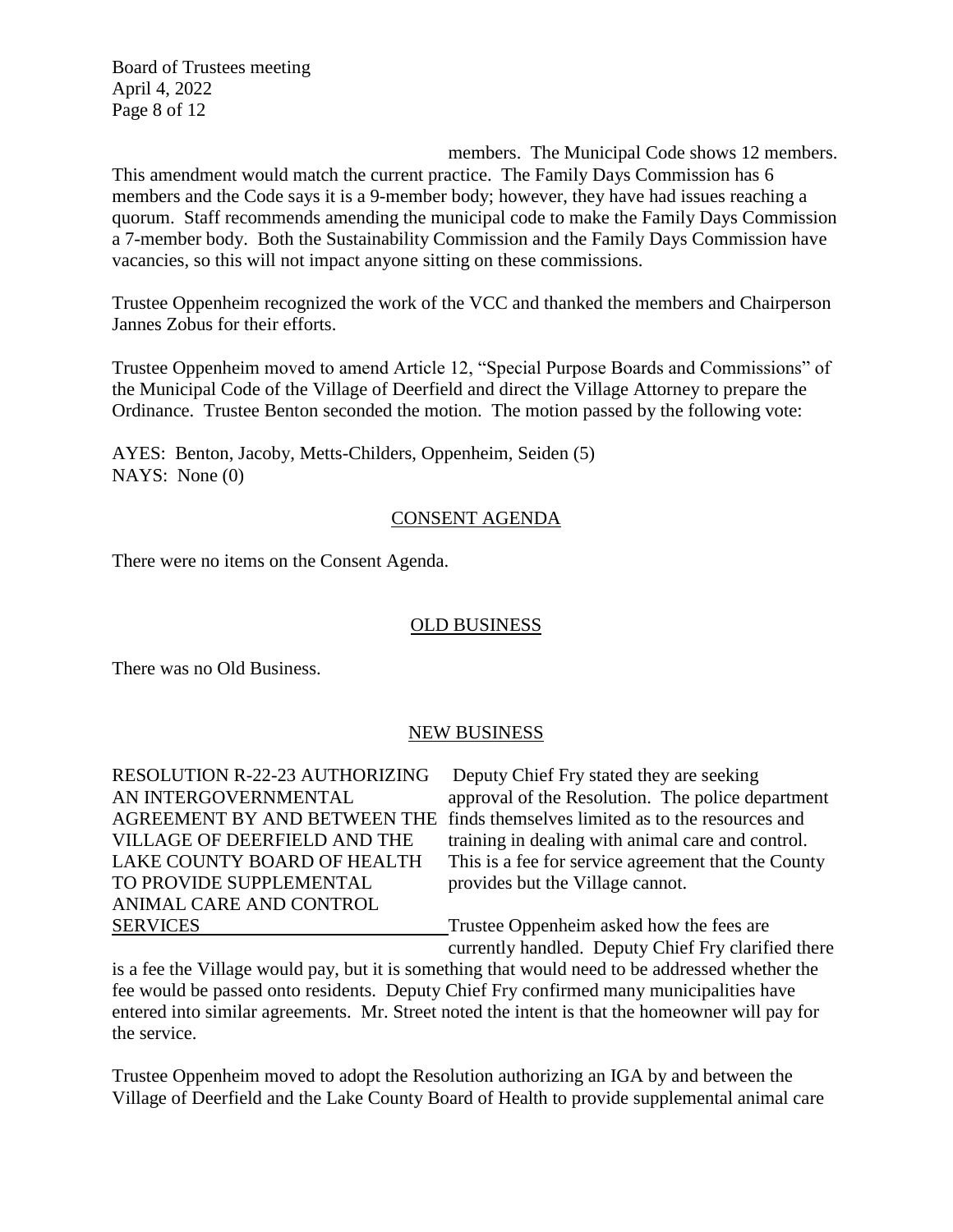Board of Trustees meeting April 4, 2022 Page 9 of 12

and control services. Trustee Benton seconded the motion. The motion passed by the following vote:

AYES: Benton, Jacoby, Metts-Childers, Oppenheim, Seiden (5) NAYS: None (0)

# CONTRACT FOR 2022 STREET this is for the 2022 street rehabilitation

RESOLUTION R-22-24 TO AWARD Village Engineer Tyler Dickinson summarized REHABILITATION PROJECT project. The low bidder was A-Lamp Concrete Contractors and includes the sidewalk program.

Staff provided a revised project to the Board due to an increase in the street rehabilitation project to \$3 million and the deferral of the Waukegan Road water main project. The total of the street rehabilitation project will be \$3.075 million. The A-Lamp bid came in about \$200,000 over the budgeted amount. Mr. Dickinson suggested removing the Rosewood Avenue rehabilitation from the project, which would bring the total to \$2.821 million. A-Lamp Concrete Contractors has confirmed the material delivery for Rosewood Avenue to conform to the school schedule. Mr. Street noted there are guaranteed prices to get the project done, although it is over budget. Next year, the price will increase. Trustee Oppenheim noted the difference is \$450,000 which is \$250,000 over budget.

Trustee Oppenheim moved to accept the Resolution to award the contract for 2022 street rehabilitation project to A-Lamp Concrete Contractors, amended to include the Rosewood Avenue rehabilitation in an amount not to exceed \$3.075,000. Trustee Benton seconded the motion. The motion passed by the following vote:

AYES: Benton, Jacoby, Metts-Childers, Oppenheim, Seiden (5) NAYS: None (0)

| ORDINANCE O-22-11 AMENDING AND An Ordinance amending and revising the |                                                   |
|-----------------------------------------------------------------------|---------------------------------------------------|
| REVISING THE ANNUAL BUDGET OF                                         | annual budget of the Village of Deerfield         |
| THE VILLAGE OF DEERFIELD FOR                                          | for the fiscal year beginning January 1, 2022,    |
| THE FISCAL YEAR BEGINNING                                             | and ending December 31, 2022.                     |
| JANUARY 1, 2022, AND ENDING                                           |                                                   |
| <b>DECEMBER 31, 2022</b>                                              | Mr. Burk reported that based on the street        |
|                                                                       | rehabilitation project changes just approved, the |

street improvements will go from (\$900,000) to (\$700,000). The net increase of the amendment is \$420,000. This will reduce the 2023 capital improvement budget. Trustee Seiden expressed concern about not following the budget. Trustee Benton noted not doing Waukegan Road.

Trustee Jacoby moved to accept the Ordinance amending and revising the annual budget of the Village of Deerfield for the fiscal year beginning January 1, 2022, and ending December 31, 2022, with the additional amendment of \$200,000. Trustee Benton seconded the motion. The motion passed by the following vote:

AYES: Benton, Jacoby, Metts-Childers, Oppenheim, Seiden (5)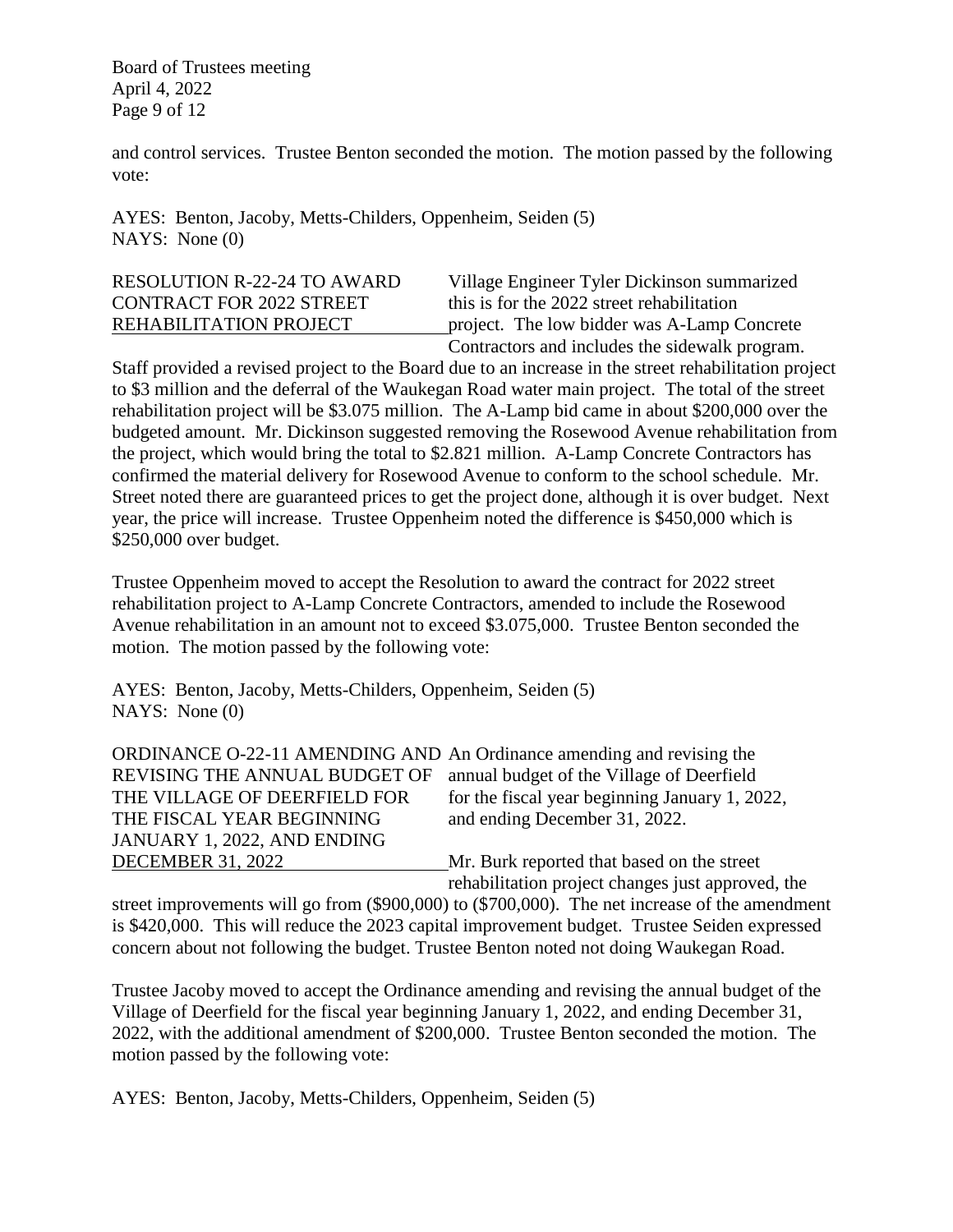Board of Trustees meeting April 4, 2022 Page 10 of 12

NAYS: None (0)

ORDINANCE O-22-12 AMENDING Mr. Burk noted this also relates to the modified O-21-39 RE: THE ISSUANCE OF capital plan. This Ordinance allows the Village to GENERAL OBLIGATION BONDS, spend the proceeds on the modified capital plan. SERIES 2021 The amounts stay the same, but where the money is spent changes.

Trustee Seiden moved to adopt the ordinance amending O-21-39 regarding the issuance of general obligation bonds, Series 2021. Trustee Oppenheim seconded the motion. The motion passed by the following vote:

AYES: Benton, Jacoby, Metts-Childers, Oppenheim, Seiden (5) NAYS: None (0)

ORDINANCE O-22-13 AMENDING An Ordinance amending Chapter 21 Article 3 CHAPTER 21 ARTICLE 3 RE: PLANTS regarding plant and weed maintenance. Assistant AND WEEDS MAINTENANCE to the Village Manager Justin Keenan stated this Ordinance cleans up the Municipal Code

requirements for mowing the public right-of-way and private property. This will assist with enforcement.

Trustee Oppenheim moved to adopt the Ordinance amending Chapter 21 Article 3 of the Municipal Code. Trustee Metts-Childers seconded the motion. The motion passed by the following vote:

AYES: Benton, Jacoby, Metts-Childers, Oppenheim, Seiden (5) NAYS: None (0)

RESOLUTION R-22-25 TO AWARD Mr. Dickinson reported the Village has been CONTRACT FOR 2022 NATIVE working with an ecological restoration and VEGETATION MAINTENANCE AND maintenance contractor since 2019. Native RESTORATION plants are heartier and drought resistant as well as better for insects, birds and pollinators. The

Village has worked with Footstone on various areas within the Village and identified two additional locations that can be turned into a pollinator garden. The cost would be \$27,075.

Trustee Oppenheim is thrilled to be a leader in becoming a greener community. She cautioned the area will be rough at times. Mr. Dickinson noted they will install signage stating native restoration in progress.

Trustee Oppenheim moved to adopt a Resolution to waive the competitive bidding process and award the contract for 2022 native vegetation maintenance and restoration to Footstone Inc. in an amount not to exceed \$27,075. Trustee Benton seconded the motion. The motion passed by the following vote: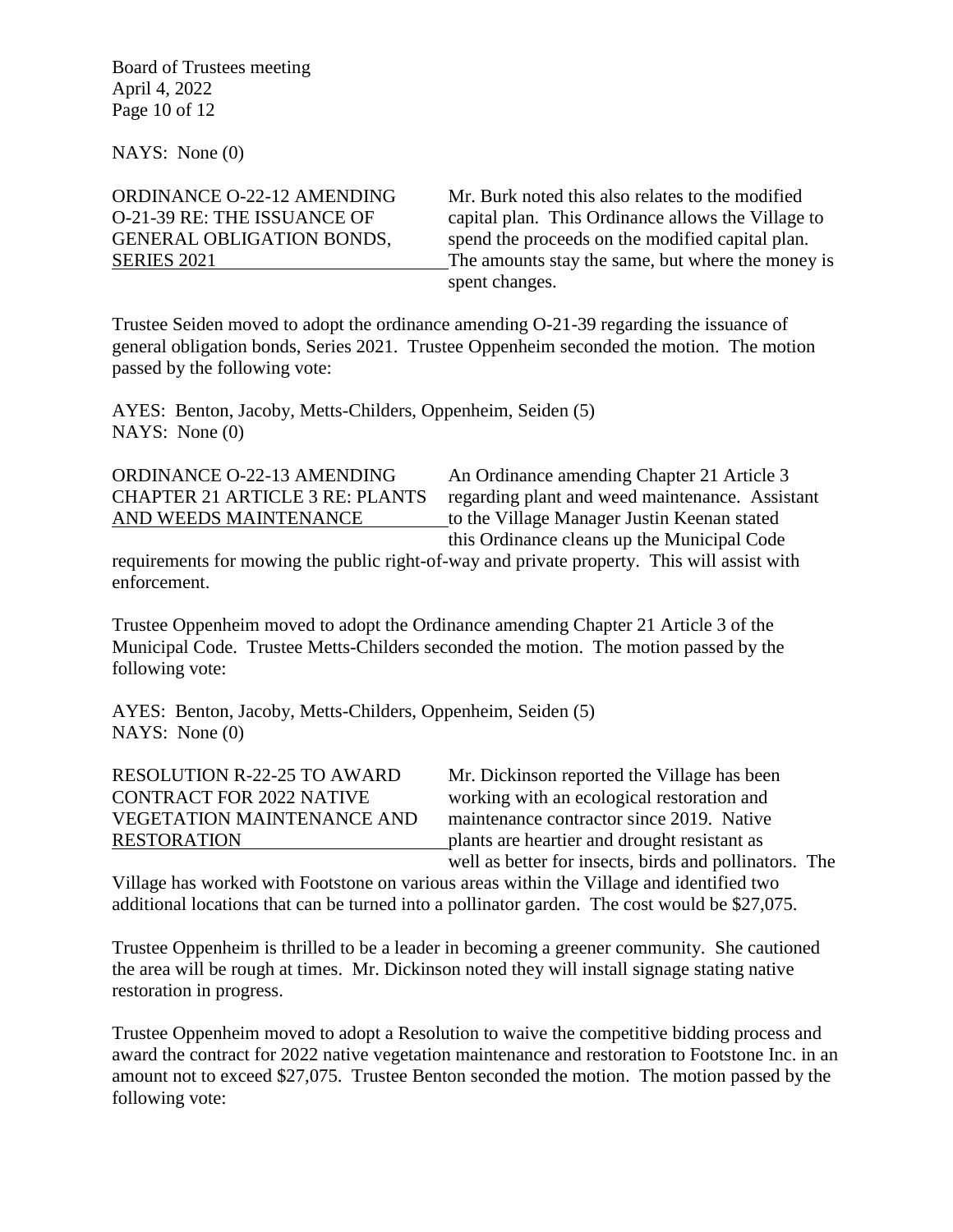Board of Trustees meeting April 4, 2022 Page 11 of 12

AYES: Benton, Jacoby, Metts-Childers, Oppenheim, Seiden (5) NAYS: None (0)

RESOLUTION R-22-26 TO EXECUTE The WRF accumulates approximately 2,000 BIO-SOLIDS REMOVAL CONTRACT cubic solids each year which must be disposed FOR 2022 FISCAL YEAR in accordance to the IEPA requirements. This year, \$50,500 has been budgeted. The current

contract with Dom Inc. expires December 31, 2023.

Trustee Benton moved to adopt the Resolution executing the bio-solids removal contract for 2022 with Dom Inc. in an amount not to exceed \$50,500. Trustee Oppenheim seconded the motion. The motion passed by the following vote:

AYES: Benton, Jacoby, Metts-Childers, Oppenheim, Seiden (5) NAYS: None (0)

## DISCUSSION

THANK YOU Mayor Shapiro thanked Village staff and the Village attorneys for all their work. The Board got

a lot done this evening thanks to their hard work.

Mr. Street thanked everyone for attending in person after a long hiatus.

ADJOURNMENT There being no further business or discussion, Trustee Oppenheim moved to adjourn the meeting. Trustee Benton seconded the motion. The motion passed by the following vote:

AYES: Benton, Berg, Jacoby, Oppenheim, Seiden (5) NAYS: None (0)

The meeting was adjourned at 9:39 p.m.

The next regular Board of Trustees meeting is scheduled to take place on Monday, April 18, 2022, at 7:30 p.m.

APPROVED:

Mayor

ATTEST: